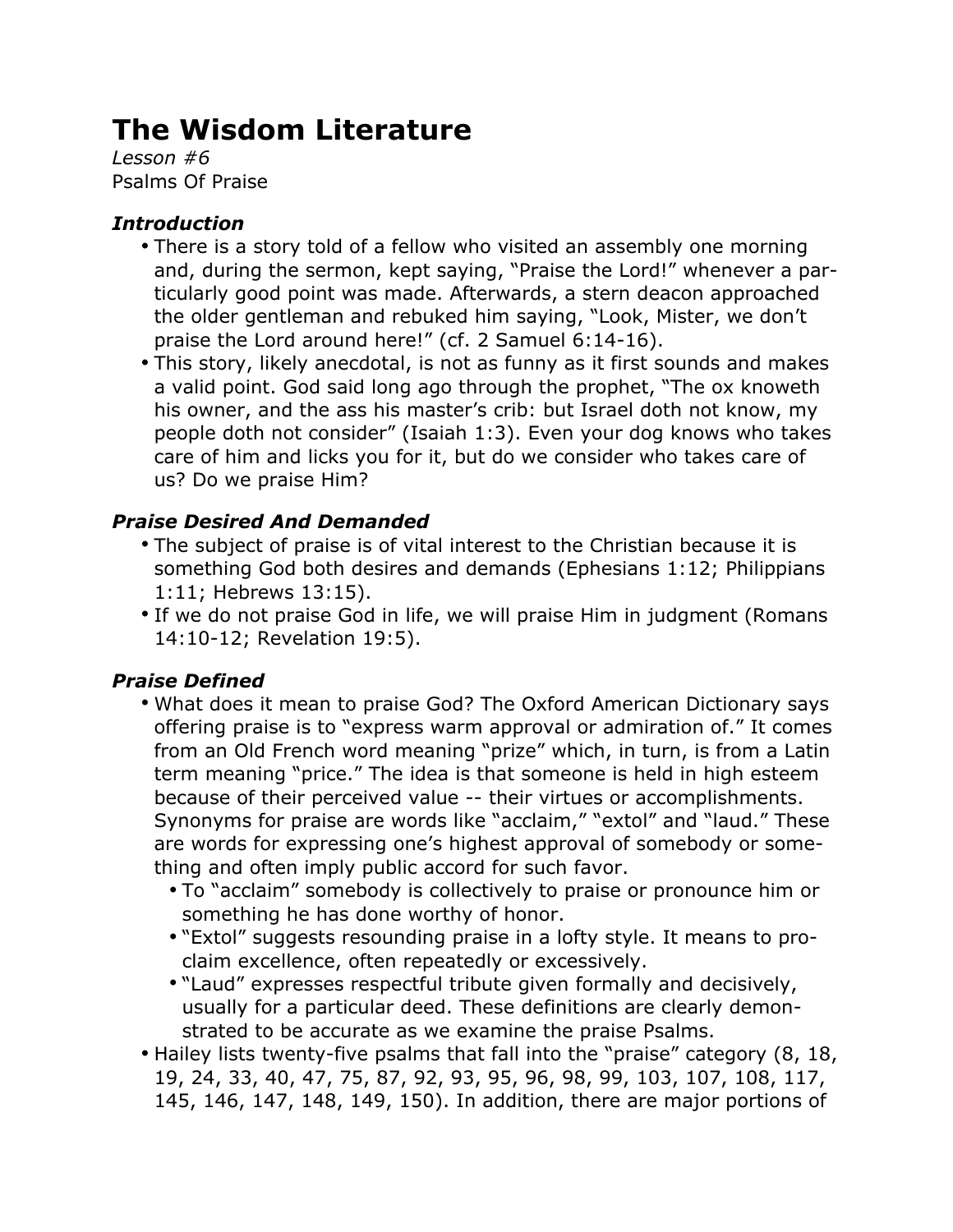many others that reflect the author's and/or singers praise to God. In our present study we will look at three of these psalms.

#### *Psalm 100*

- Psalm 100 is the shortest of the praise psalms. It is a call for "all ye lands" to shout joyfully to the Lord, serve Him and worship before Him with joyful singing.
- Rather than bless the name of vain idols, five reasons are given as to why they ought to enter His courts with praise and thanksgiving.
	- The Lord made us, we did not make ourselves (vs. 3a). He is the Creator, we are the created. Hear the voice of the twenty-four elders as they worship (Revelation 4:11). All mankind is dependent upon, not independent of, God and should praise Him as the maker of all.
	- All mankind belongs to Him (vs. 3b). Because "God is the King of all the earth" we should sing His praises (Psalm 24:1; 47:7).
	- The Lord is good (vs. 5a). In contrast to the corruption of idolatry that sometimes required the sacrifices of children (e.g., King Ahaz, 2 Kings 16:3) and pagan deities that were evil, God is good. Pagan deities were often viewed as brutal and cruel, but not Jehovah.
	- He is a God of everlasting mercy (vs. 5b). "Mercy" has particular reference to the lovingkindness and goodness of God in keeping His covenants. God's abundant mercy and goodness was shown repeatedly as He kept His promise to bless all nations through Abraham (Genesis 12:1-3; Acts 10:34-35).
	- He is a God of truth (vs. 5c). The word translated "truth" here is a word which means "firmness, fidelity, steadfastness and steadiness." The idea is that of strength, stability and dependability. The prophets of Baal upon Mt. Carmel found their god absent when they needed him (1 Kings 18:26-29). However, with God, not even a sparrow falls to the ground without His knowledge (Matthew 10:29). His eyes are always "over the righteous, and his ears are open unto their prayers" (1 Peter 3:12).

## *Psalm 103*

- In contrast to the formal style and appeal for all men to worship found in Psalm 100, the 103rd psalm is personal and emotional. Written by David, it is one of the most beautiful psalms in all the book. David's heart was moved as he contemplated God and he shouts, "Bless the Lord, O my soul: and all that is within me, bless his holy name" (Psalm 103:1).
- Has your soul ever felt such a stirring within? What would it take, what would God have to be or do in order to move you to such an emotional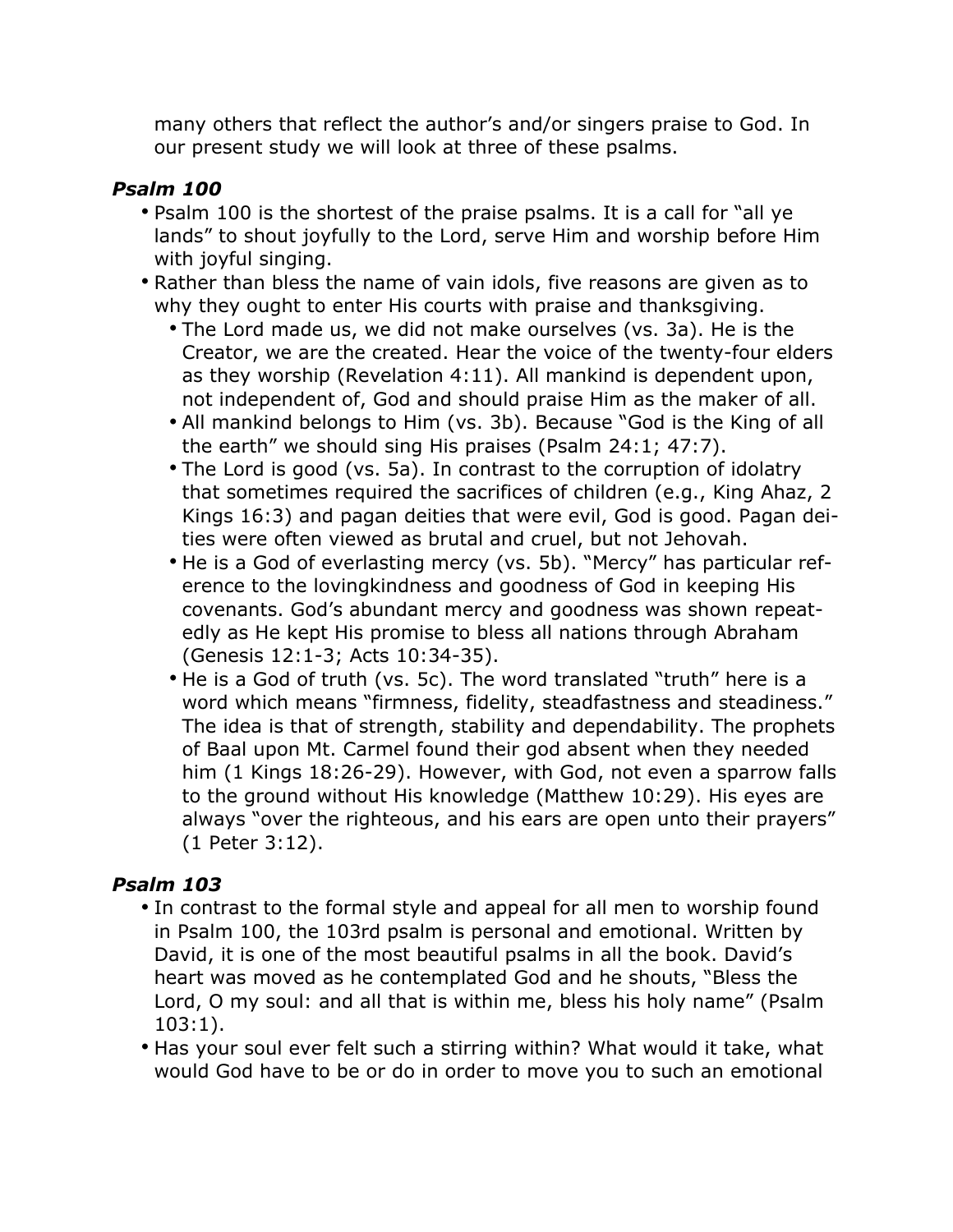outpouring? David quickly mentions five "benefits" of serving God that he dared not forget.

- He pardons iniquities (vs. 3a). Are we not thankful that "He hath not dealt with us after our sins; nor rewarded us according to our iniquities" (vs. 10). "As far as the east is from the west, so far hath he removed our transgressions from us" (vs. 12).
- He heals our diseases (vs. 3b). God has power over sickness and disease. When Israel was poised to enter Canaan God promised that, if they would listen to Him, He would bless them and remove from their midst all sickness (Deuteronomy 7:12-15). He also warned that, if they disobeyed, they would suffer from many miserable and chronic sicknesses (Deuteronomy 28:58-60). When Jesus came into the world He came "preaching the gospel of the kingdom, and healing all manner of sickness and all manner of disease among the people" (Matthew 4:23). "Diseases" may be sicknesses; they may also be a metaphor for adversities.
- He redeems our lives (vs. 4a). Perhaps this is a reference to the many times that God had saved David's life from the hands of his enemies (cf. 1 Samuel 18:10-11; Psalm 18). Jesus taught His disciples to pray that they be delivered from evil for our Father is the only one with such magnificent power (Matthew 6:13). God saves lives. He saves lives from physical death. He saves lives from the ruin of sin.
- He crowns with lovingkindness (vs. 4b). Crown is from a word which means "to surround," the idea being that God both awards and surrounds man with lovingkindness. Lovingkindness is a beautiful, allencompassing word for God's love, goodness, kindness, mercy and grace. Please paint this mental picture indelibly in your mind: Man, alone, in a hostile world with enemies at every step. Yet there is something that protects this man from evil. He is surrounded by God's lovingkindness. The person in your mental picture is you! Would you not agree that this calls for you to praise God?
- He satisfies your years with good things (vs. 5a). James proclaimed that "Every good gift and every perfect gift is from above, and cometh down from the Father of lights …" (James 1:17). "Count your many blessings; name them one by one" and you will see what God has done in your life and be moved to praise and adore Him. The picture some often paint of God as spiteful and anxious to destroy men at the slightest provocation is a lie. God will judge the evildoer, but His predisposition is to compassion and grace (vs. 8), especially to those who "remember His commandments to do them" (vs. 18; cf. 2 Peter 3:9).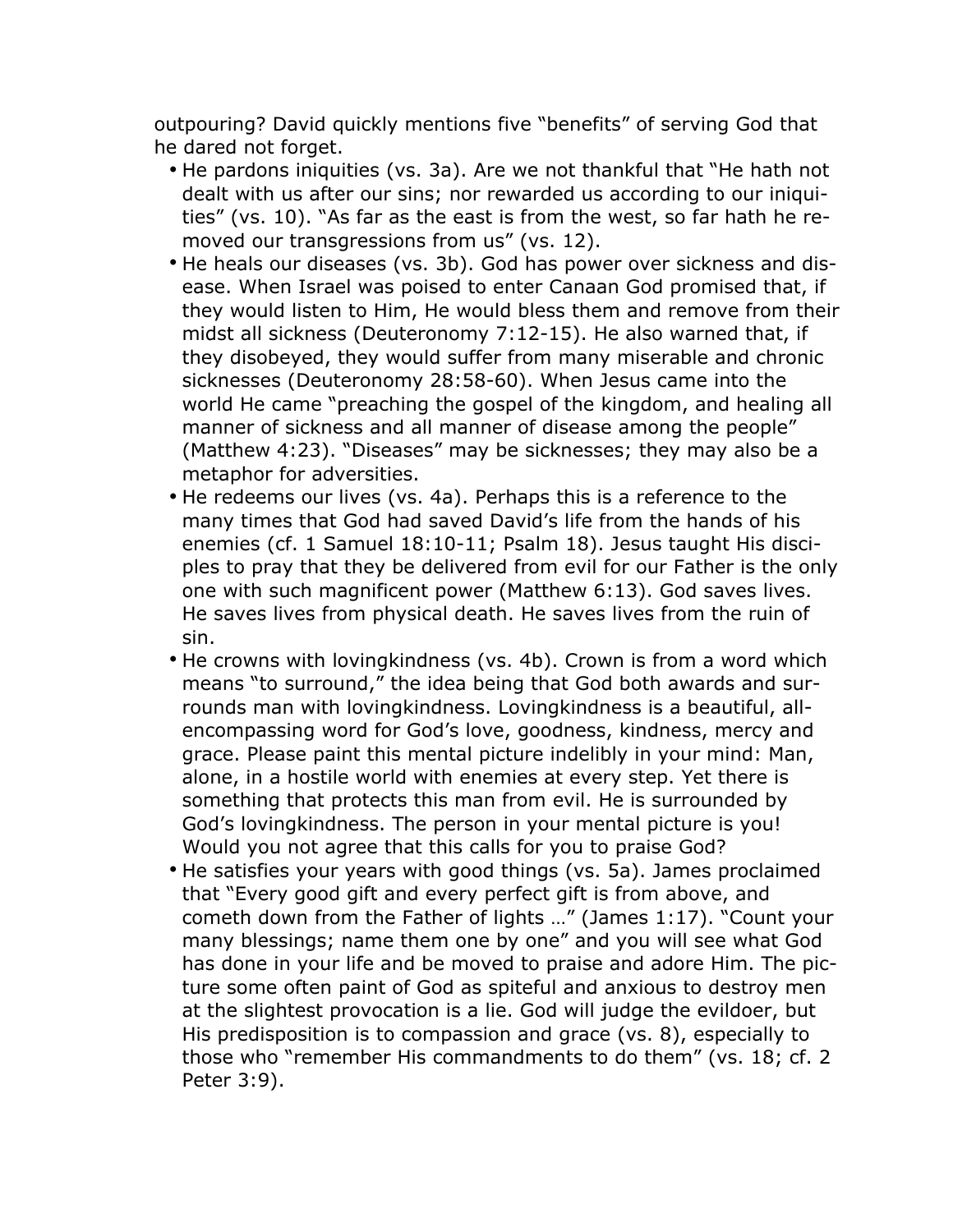• Of all the problems in churches and individuals today, the lack of enthusiastic, sincere praise may be the most telling. It is an insult to God and damages us spiritually in so many ways. Within itself, it is a manifest symptom of spiritual weakness and deadness.

#### *Psalm 145*

- Warren Wiersbe in his essay on Psalm 145 made this observation, "Some Christians praise the Lord and some do not. Perhaps the difference is this: the believers who praise the Lord have their eyes of faith fixed on Him while the silent saints look only at themselves. When God is the center of your life, you can praise Him every day, because you will always find blessings no matter how difficult your circumstances. To a praising saint, the circumstances of life are a window through which he sees God. To a complaining saint, these same circumstances are only a mirror in which he sees himself. That is why he complains" (*Meet Yourself In The Psalms*, p. 12-13).
- There are, no doubt, other factors that contribute to lack of praise among God's people. One is tempted to view Wiersbe's judgment to be a little harsh. Is he right? Is our failure to properly praise God rooted in a greater failure of not having Him rule at the core of our lives?
- Psalm 145 begins a series of six psalms, the last of the book, that are pure psalms of praise. This special concluding section follows five songs of prayer (140-144). Prayer and praise ought always to go together. Notice that there are no requests and no confessions of sin in Psalm 145. It is pure praise. Let us follow the same pattern we have used in studying the two previous psalms by examining what motivated the psalmist to praise God. In this psalm, we find the sweet singer of Israel caught up in four different aspects of God's person and work.
	- The greatness of God (vss. 3-6). To the psalmist, God's greatness was seen in His "works" or "mighty acts" (vs. 4). The history of the world and of the people of Israel is a record of the mighty acts of God: the creation account (Genesis 1-2); the flood (Genesis 6); the call of Abraham (Genesis 12); the exodus from Egypt (Exodus 12- 15); the wonders in the wilderness (Numbers 10-15); and the crossing of the Jordan and conquest of Canaan (Joshua). So wonderful were these acts that David found it a faith-building exercise to meditate upon them. These mighty acts were repeated in praise from one generation to another (vs. 4). So compelling was the evidence of God's greatness that it turned David into an evangelist (vs. 7). Will it do the same for you?
	- The goodness of God (vss. 7-10). When God gives He does not give sparingly, He gives abundantly (vs. 7). In this psalm, David celebrated the generosity of God. Furthermore, God's goodness comes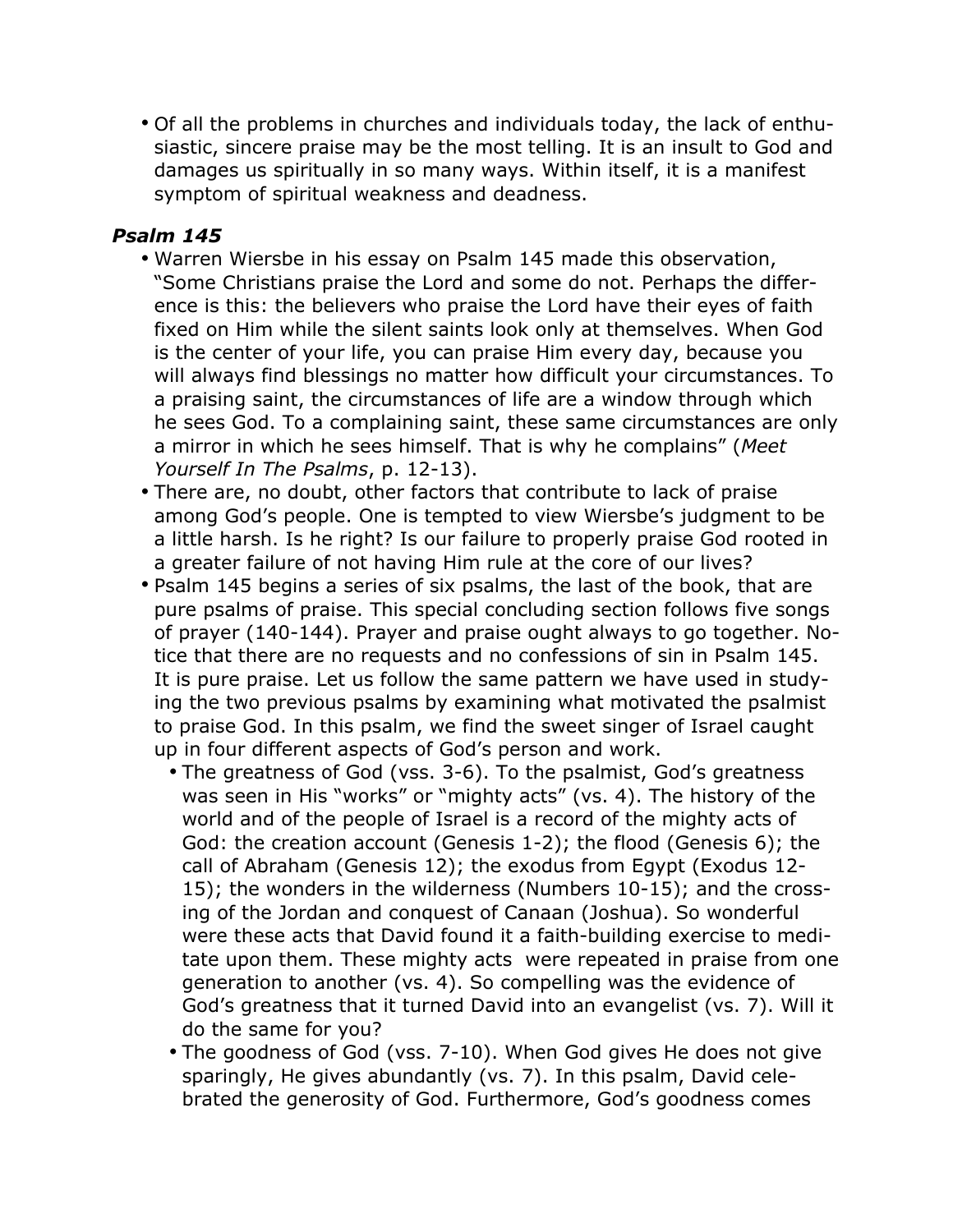from His grace and mercy; the willingness to love the unlovable and help the helpless (vs. 8). The goodness of God is universal; it is experienced by all as He "maketh his sun to rise on the evil and on the good, and sendeth rain on the just and on the unjust" (Matthew 5:45). How do you celebrate the goodness of God?

- The government of God (vss. 11-13). The term kingdom is used in different senses in the Bible. Among Christians we most often use the term in its special sense having reference to the church or body of Christ which was established on the first day of Pentecost following the resurrection of our Lord as recorded in Acts 2. However, there is another, more general sense in which the term kingdom is used: God's righteous rule in the world. It is in this sense that the Lord was King over His kingdom in David's day. As David observed world affairs He understood that God alone was Sovereign and that His rule would be an everlasting rule. In times of national and world crisis the child of God needs to remember that God is still on His throne, "that the most High ruleth in the kingdom of men, and giveth it to whomsoever he will" (Daniel 4:25). Knowing that God was in control brought comfort and security to David's heart and praises to God from his lips.
- The grace of God (vss. 14-20). It is interesting to see how David balances the different attributes of God in this psalm. He opened extolling the greatness of God, and then turned to the goodness of God. Now we move from God's sovereign government to His sovereign grace! He is the great God on His throne, yet He is a God who is near us, concerned about our needs. Isaiah caught this same wonderful balance (Isaiah 57:15).
- Our worship must be balanced. If we only exalt God, and extol His greatness and holiness, we may isolate Him from man and his needs. On the other hand, if we fail to exalt Him and recognize that He is "high and holy," we will be prone to bring Him down to our level and treat Him with undue familiarity. Note that David saw God as gracious to: (1) those who fall (vs. 14); (2) those who hunger (vss. 15-17; cf. Matthew 5:6); (3) those who pray (vss. 18-19); and, (4) those who love Him (vss. 20-21).
- David opened this psalm with personal praise ("I will extol thee"), but he closed it by proclaiming, "all flesh will bless His holy name." We have to recognize, as did David, that it is a thrilling privilege to use our voices in praise to the God of heaven.

#### *Conclusion*

• It is true that we do not live under the Mosaical system under which the psalmists lived and died. However, the principle of praise is timeless,